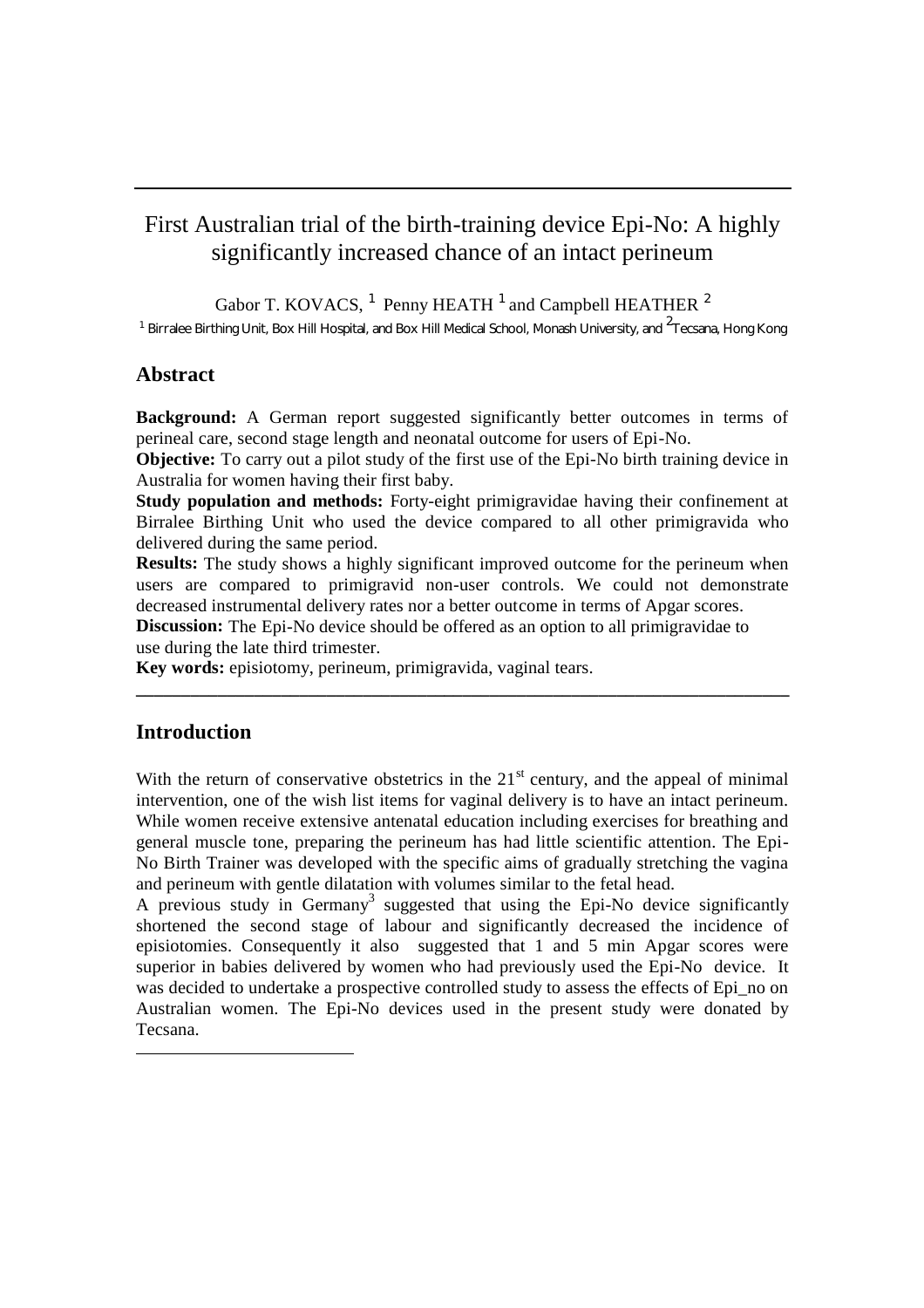# **Method**

The purpose of the project was to assess whether the Epi-No Birth Trainer improved birth outcomes with regards to lower requirement for instrumental delivery, the episiotomy rate, the incidence of vaginal tears, the duration of the second stage of labour, and the comparison of Apgar scores at 1 and 5 mins.

The perineum was considered 'intact' if no suturing was required.

Forty-eight primigravid women delivering at Birralee birthing unit were enrolled prospectively to use the Epi-No Birth Trainer and the other 248 primigravid women who delivered in the Birralee Unit during the same period were used as controls.

The subjects were asked to undertake preparation with the birth trainer for 15 min a day for 14 days consecutively between 37 weeks and term. The women were asked to insert e the Epi-No Birth Training device into their vagina, pump up the balloon until at least it became firm and then until it produced a distended feeling. Once the balloon was inflated the woman was asked to use her vaginal muscles to glide the device out of her vagina in a controlled fashion, in order to stimulate childbirth. This could be assisted in the beginning by gently guiding the balloon out by hand. After several attempts, this should be restarted with the balloon deflated and then pumped up again with the exercise repeated as described above.

After use, the balloon was washed with soap and water and then used again the following day. The project was approved by the Research and Ethics Committee of Box Hill Hospital, Eastern Health and all women gave written consent.

The birthweight of babies in the subjects was compared to the control group, to ensure that the groups were comparable.

## **Results**

Of the 48 women who used the Epi-No, nine underwent a Caesarean delivery and therefore the effect of the Epi-No device on the perineum could not be evaluated.

For the remaining 39 women the average birthweight for the subjects was 3477g (standard deviation  $(SD) \pm 484g$ ) and for the 248 controls the average birthweight for the subject was  $3324g (SD \pm 423g)$ .

Tables 1-4 show the mode of delivery, state of the perineum, 1 and 5 min Apgar scores, and the duration of the second stage of labour.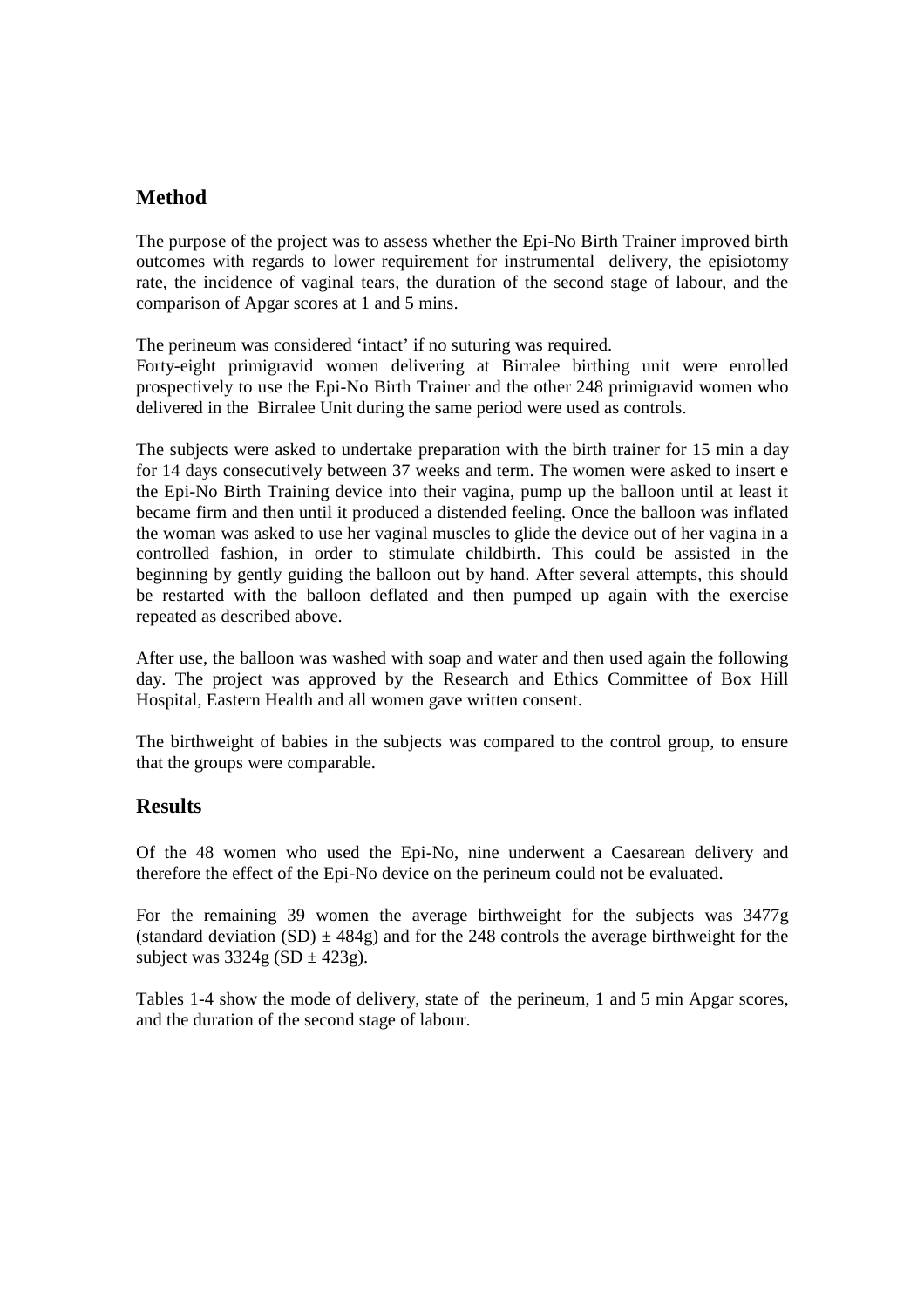#### **Table 1** Mode of delivery

| Mode of delivery | <b>Subjects</b> | Percent | Controls | Percent | P-value                |
|------------------|-----------------|---------|----------|---------|------------------------|
| Normal vaginal   |                 | 69      | 194      | 70      | (not signif.)<br>0.215 |
| Vacuum           |                 |         |          |         |                        |
| Forceps          |                 |         |          |         |                        |

#### **Table 2** Effect on the perineum

|            | <b>Subjects</b> | Percent | Controls     | Percent                  | $P$ -value |
|------------|-----------------|---------|--------------|--------------------------|------------|
| Intact     | 10<br>10        | 46      |              | $\overline{\phantom{a}}$ | 0.00002    |
| Episiotomy | ΙU              | 20      | οJ           | 34                       | 0.286      |
| Tear       |                 | 28      | ר רו<br>ے کہ | 49                       | 0.0146     |

#### **Table 3** Apgar scores

|                    | Apgar score 1 min Subjects | Apgar score 5 min Controls | <b>Subjects</b> | `ontrols |
|--------------------|----------------------------|----------------------------|-----------------|----------|
| Mean               |                            |                            |                 |          |
| Standard deviation | .                          | ر. .                       |                 |          |

#### **Table 4** Duration of second stage (mins)

|                    | Subjects | Controls |
|--------------------|----------|----------|
| Mean               |          |          |
| Standard deviation | ◡        | J0       |

## **Discussion**

The significant finding from this pilot study is that women who used the Epi-No device did have a beneficial effect on their perineum. The women had a highly significant increased chance of an intact perineum  $(P < 0.0001)$  after normal vaginal delivery, and a significantly lower rate  $(P \le 0.05)$  of perineal tears, and a lower but not statistically significant rate  $(P = 0.286)$  of episiotomy.

The other aspect which many users commented upon, although it was not formally evaluated, was that having practiced with the Epi-No device, the women had more confidence in their ability to cope with the passage of the fetal head during the second stage.

We conclude that this first Australian trial of Epi-No suggests that the use of the device is beneficial in decreasing damage to the perineum during vaginal birth.

We were not able to show a shortened second stage, a decreased incidence of instrumental delivery, nor an improvement in Apgar scores in this pilot study with small numbers.